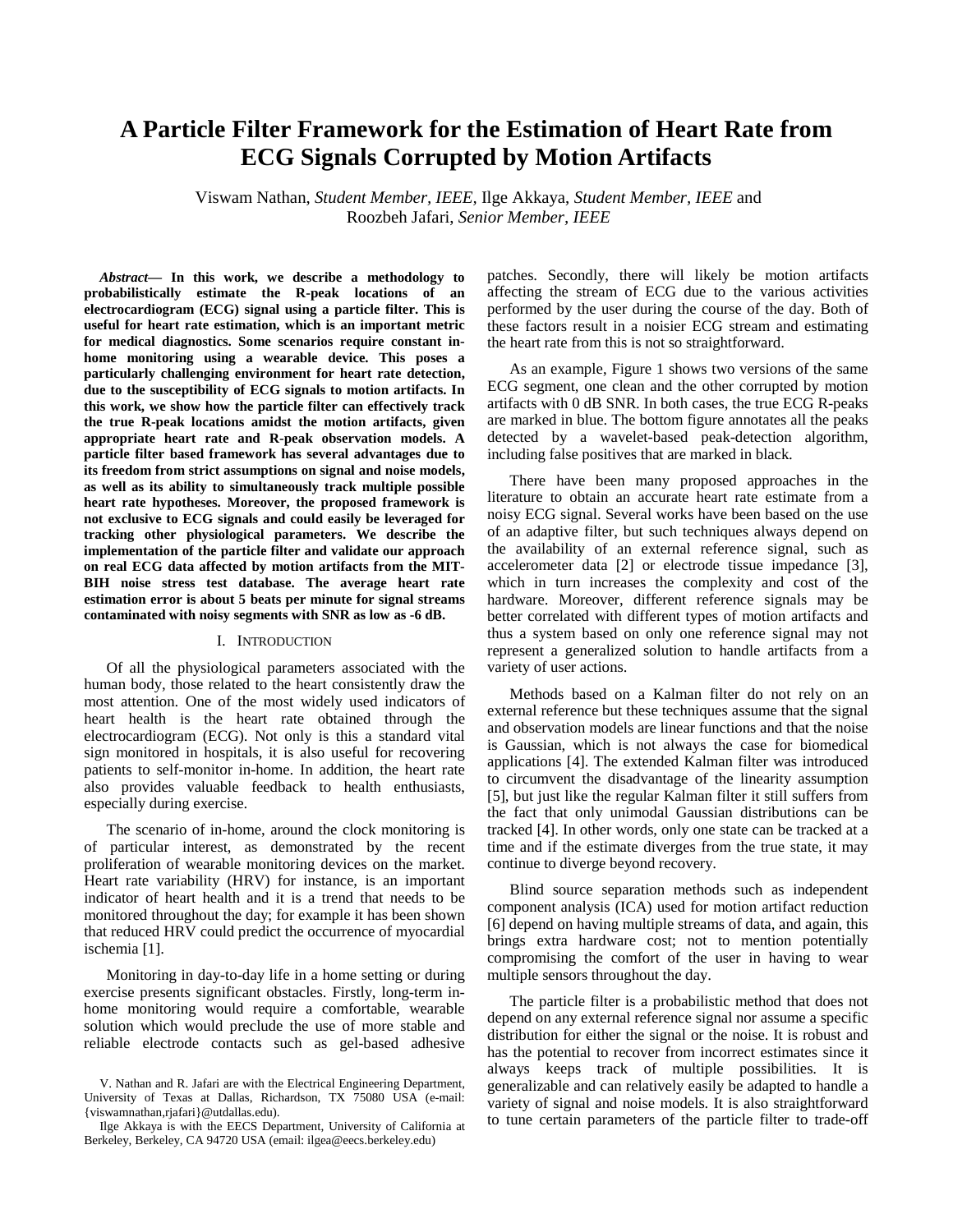between computational complexity, accuracy and robustness depending on the application scenario.



Figure 1 - Clean ECG with R-peaks marked (top) and Motion Artifact affected ECG (bottom)

The particle filter has been previously employed in other similar applications. However these usually involve a complex dynamical model for the ECG, which involves several state dimensions which in turn increases the computational cost and complexity [7-9]. Another work based on an ECG model has a much reduced dimensionality for the state space; however it is only tested for ECG contaminated by white or pink noise [10]. The target application scenario for these is detecting characteristic points in clean or white-noise affected ECG, which is quite different from our focus here.

A particle filter has also been employed for muscle artifact affected ECG de-noising, however this also relies on a sophisticated model that is specific to the progression of ECG with multi-dimensional states and does not seem to be validated on ECG signals with a significant amount of noise [11]. Moreover, in all of the above, the approach that relies on the use of a single rigid and specific mathematical model may not be generalizable to be used for a wider variety of ECG signals from different subjects [12].

The primary contribution of this work is the introduction of an intuitive and lightweight particle filter framework that processes noisy ECG by probabilistically determining if a given peak in the signal stream corresponds to an R-peak or an artifact, followed by validation of the approach on real motion artifact affected ECG data. Moreover, the framework itself is generic enough such that it could be applicable to a wide range of users and scenarios as well as the tracking of similar physiological signals other than ECG, such as the photoplethysmogram (PPG).

## II. THEORY

## *A. Particle Filter*

The particle filter employs a recursive technique to estimate the current state of the system by iteratively propagating and weighting a set of particles such that they converge to represent the posterior probability density of the state. In the current work, the state being estimated is the current heart rate corresponding to the ECG signal. Each particle represents a possible heart rate and the weight distribution of particles indicates the most probable candidate for the true heart rate of the signal; particles with higher weight have a higher probability of being the true state of the system. This distribution is guided by a weight update step, based on information from an observation mechanism, *i.e.*  some method to observe the current true heart rate via noisy measurements, and provide a measure of the correctness of that observation. The observation mechanism will be described in detail in Section III B.

# *B. Features and Limitations*

The particle filter requires no assumptions about the probability distribution of the state space, the observation model, or the nature of the noise affecting these. This allows the filter to track multiple hypotheses within an arbitrarily distributed probability space. This feature is especially useful for ECG data because very often, motion of the sensor causes spike-like artifacts which could be mistaken for the R-peak of ECG. Consequently, the posterior heart rate probability distribution, based on whether or not false positives are included, actually becomes a multi-modal distribution, rather than a single Gaussian distribution around the true value. The particle filter can keep track of these multiple possible heart rates until it converges to the true estimate.

One of the primary disadvantages of using a particle filter is the computational effort; for several applications, especially those that rely on low-power devices with limited computational resources, handling a large number of particles may be unfeasible. For our application, however, we are only looking at tracking one dimension of data and we can achieve a low error rate with a relatively small number of particles compared to other implementations.

## III. METHODS

# *A. ECG Model*

Figure 2 shows two beats of a clean ECG stream with the R-peak and R-R interval marked. In this work, the particle filter probabilistically estimates the locations of R-peaks by leveraging the properties of consecutive R-R intervals; namely the fact that changes in the heart rate of the human heart are relatively smooth, stable and slow-changing.



Figure 2 - ECG signal showing R-peak and R-R interval

The particle filter estimates the heart rate for each fixed length moving window of the continuous ECG stream. If  $ecg(t)$  represents the time domain ECG signal with duration of *T* seconds, we can define the window parameters as follows:

$$
numW = (T - T_{duration})/T_{step}
$$
 (1)

$$
t_1 = (i-1)T_{step} \tag{2}
$$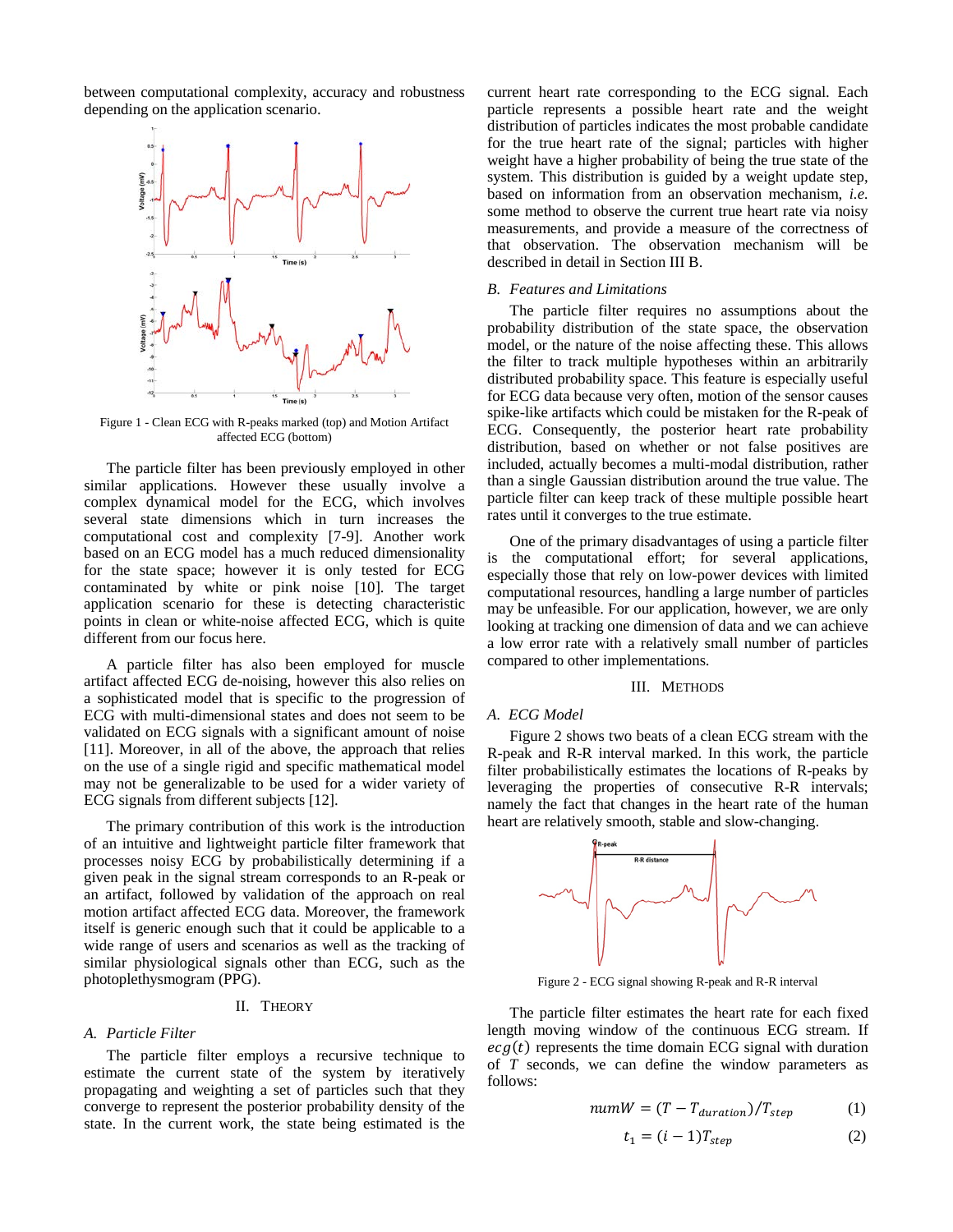$$
t_2 = (i - 1)T_{step} + T_{duration} \tag{3}
$$

$$
W_i = e c g(t_i), t_1 \le t_i \le t_2 \tag{4}
$$

 $\forall i \in (1, numW),$ 

where  $numW$  is the total number of windows,  $T_{duration}$  is the window time duration (in seconds),  $T_{step}$  is the window step size (in seconds) and  $W_i$  is the  $i^{th}$  window of ECG

Keeping in mind the calculation complexity, desired resolution of heart rate and the sufficiency of information in a window, we heuristically fixed the window time period and the window step size to be 4 seconds each.

We assume in this model that the true heart rate does not vary by a few beats per minute (bpm) between two consecutive non-overlapping windows, which is a heuristic assumption. Hence, in this initial study, we do not yet consider extreme situations where higher rates of change are observed.

#### *B. Observation Mechanism*

The observation mechanism is used in particle filters to give some insight into the current true state of the system and it dictates the weight or reliability of each of the observations.

In our work this observation mechanism is used to identify all possible candidates for an R-peak in one window of ECG. This is based on the MATLAB 'findpeaks' function as follows:

$$
findpeaks(W_i, minAmp, minTime)
$$

$$
= \{P_1, P_2, ..., P_k\} = P_{W_i}
$$

$$
\forall i \in (1, numW)
$$

where  $findpeaks(W_i, minAmp, minTime)$  finds the time of occurrence of all peaks in  $W_i$  that have amplitude at least minAmp and such that no two peaks are within minTime distance, and  $P_{W_i}$  is the set of peak locations in time,  $\{P_1, P_2, \ldots, P_k\}$ , returned by the findpeaks function.

We then calculate the heart rate (in bpm) corresponding to each and every possible combination of these peaks in that window. The number of combinations for each window is given by:

$$
NC_i = \sum_{j=3}^{k_i} \binom{k_i}{j} \tag{5}
$$

 $PC_i \triangleq The set of NC_i combinations of elements of P_{W_i}$ 

## $\forall i \in (1, numW)$

where  $NC_i$  is the total number of combinations of peak locations in window  $W_i$ , and  $k_i$  is the number of peak locations in the set  $P_{W_i}$ . The set of combinations is restricted to those involving at least 3 peaks due to the nature of the observation weighting procedure, which is described at the end of this section.

The observations are the heart rates estimates for each of these peak combinations, and are calculated as follows:

 $\boldsymbol{v}$ 

$$
diff_j = PC_i^{\text{''}}(j+1) - PC_i^{\text{''}}(j) \tag{6}
$$

$$
vglnterval = \frac{\sum_{j=1}^{m-1} diff_j}{m-1} \tag{7}
$$

$$
HRObserve_i^{n} = \left(\frac{1}{\text{argument}}\right) \times 60 \tag{8}
$$

$$
\forall i \in (1, numW), \forall n \in (1, NC_i), \forall j \in (1, m-1)
$$

where  $PC_i^{\,n}(j)$  is the *j*<sup>th</sup> peak location in the *n*<sup>th</sup> element of  $PC_i$ , m is the number of peak locations in  $PC_i^{\{n\}}$  and HRObserve<sub>i</sub><sup>n</sup> is the heart rate observation in bpm corresponding to the  $n<sup>th</sup>$  combination of peak locations in window  $W_i$ 

Each of these heart rate candidates is then assigned a weight, which reflects the confidence that the set of peaks corresponding to that heart rate consists of true R-peaks only. In our work, we wanted to leverage the fact that the human heart rate is relatively steady and slow-changing, whereas peaks caused by motion artifacts are likely to be irregularly spaced in time. Keeping these in mind, the weight measure for a given set of peaks was calculated as follows:

$$
\sigma_i^{\;n} = stddev(\forall j \in (1, m-1), diff_j) \tag{9}
$$

$$
obsWeight_i^{n} = 1/\sigma_i^{n}
$$
 (10)

$$
\forall i \in (1, numW), \forall n \in (1, NC_i)
$$

where  $\sigma_i^{\,n}$  is the standard deviation of the set of all elements of  $diff_j$  for the  $n<sup>th</sup>$  combination of peak locations of the i<sup>th</sup> window and  $obsWeight<sub>i</sub><sup>n</sup>$  is the weight assigned to the  $n<sup>th</sup>$ combination of peak locations in window  $W_i$ 

Since this mechanism relies on standard deviation and seeing a trend in the heart rate variability, we decided that only combinations of at least 3 peaks would be considered in each window. Note that since the window size is 4 seconds, we expect at least 3 true R-peaks to be present even for very low heart rates. The proposed approach hinges on the assumption that at least one of the combinations constitutes the set of true R-peaks.

This 'findpeaks' function is a little too naïve on its own for noisy signals and so we leveraged the continuous wavelet transform (CWT) to reduce the number of false positives. We applied the CWT on the noisy ECG signal, and then used the 'findpeaks' function on the resulting transformed signal (with higher thresholds) to find the locations of the peaks. According to the guidance of a previous work, a Mexican Hat wavelet with a center frequency of 0.25 Hz and a scale of 5.29 was used to mimic the shape of an R-peak [13]. Each of the windows  $W_i$  referred to in this work are the windows of the wavelet transformed ECG signal.

It must be noted that although this process eliminates a lot of the false positives, several of them still remain and the particle filter is still necessary to track the true heart rate. It will be discussed further in Section IV that the heart rate estimation performance suffers if we rely solely on threshold based peak detection even after the wavelet transformation.

# *C. Particle Filtering*

Estimating the true heart rate given a noisy ECG signal can be formulated as a *state estimation* problem, where the state space representation of the system is given by: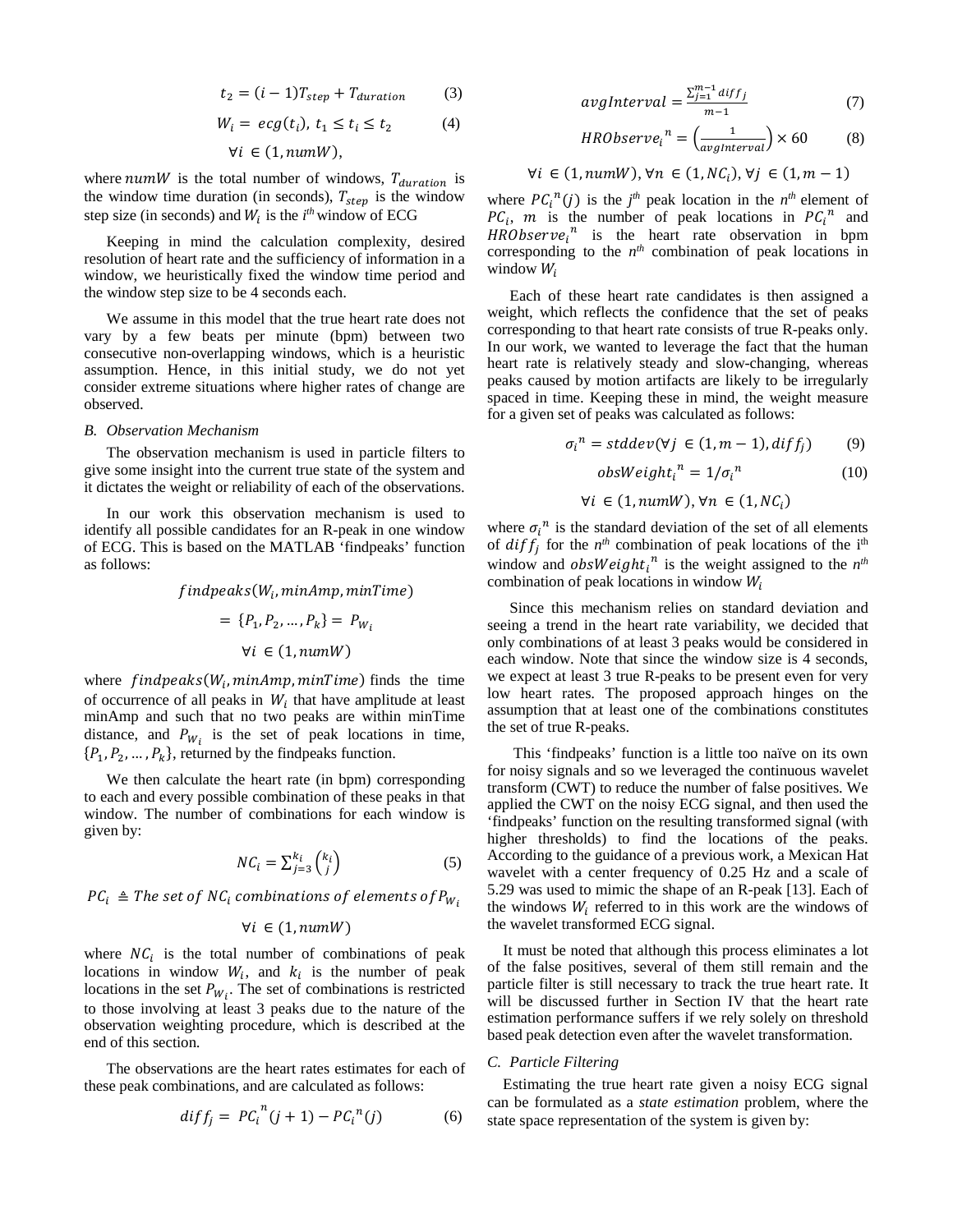$$
\mathcal{X}_t \sim \pi_{\mathcal{X}}(\mathcal{X}_t)
$$
 (prior distribution)  
\n
$$
Z_t | \mathcal{X}_t \sim g(\mathcal{X}_t)
$$
 (measurement model)  
\n
$$
\mathcal{X}_{t+1} | \mathcal{X}_t \sim f(\mathcal{X}_t)
$$
 (state dynamics)

where  $\mathcal{X}_t$  denotes the true system state, *i.e.*, the true heart rate at time *t*,  $\pi_r(\mathcal{X}_t)$  denotes the probability distribution of the system based on prior knowledge,  $Z_t$  denotes a set of discrete observations, *i.e.*, the set of heart rate observations as described in the previous section,  $q(\cdot)$  is a function representing the observations conditioned on the true heart rate, and  $f(\cdot)$  is the state dynamics model that characterizes the heart rate dynamics as a function of the moving window indices of the ECG signal over time.

The state estimation problem can be delegated to a particle filter, which is a sequential Monte Carlo method that solves the problem by maintaining a set of weighted particles, each being a candidate state estimate, its weight being proportional to how likely the particle is to being the true state. At each step of the particle filtering problem, the goal is to estimate the posterior state distribution  $(p(X_t | Z_t))$ , *i.e.*, the probability distribution of the current true state given a set of observations. This is estimated by the weighted sum:

$$
p(\mathcal{X}_t | Z_t) = \sum_{p=1}^{N_p} W_{X_t^p} \delta(\mathcal{X}_t - X_t^p)
$$
 (11)

where  $X_t^p$  is the  $p^{th}$  particle at window *t*,  $W_{X_t^p}$  denotes the weight of particle  $X_t^p$ ,  $N_p$  is the total number of particles and  $\delta(\cdot)$  is the Dirac delta function, used to place a mass at the particle's location in the posterior probability density function.

The state-space representation of the heart-rate estimation problem given a noisy ECG signal can be formulated as follows:

$$
\mathcal{X}_t \sim Uniform(HR_{min}, HR_{max})
$$
 (prior distribution)  
\n
$$
Z_t | \mathcal{X}_t \sim g(\mathcal{X}_t)
$$
 (measurement model)  
\n
$$
\mathcal{X}_{t+1} | \mathcal{X}_t \sim N(\mathcal{X}_t, \sigma_x)
$$
 (state dynamics)

where  $HR_{min}$  and  $HR_{max}$  denote the assumed lower and upper limits of the heart rate. The prior distribution is considered to be a uniform distribution between these two limits. Here,  $N(X_t, \sigma_X)$  denotes a Gaussian distribution with mean equal to the true heart rate in window *t*, and standard deviation  $\sigma_r$  reflecting the maximum expected change in heart rate from one window to the next. Thus, the state dynamics of the heart rate is formulated as a Gaussian random walk between windows and  $\sigma_x$  is set to be 3 bpm in accordance with the ECG model described earlier in Section III A.

The measurement model  $g(X_t)$ , which relates the observations to the true heart rate, can be modeled as follows:

$$
p(Z_t|\mathcal{X}_t) = \sum_{n=1}^{N C_i} p(Z_t^n|\mathcal{X}_t)
$$
  
= 
$$
\sum_{n=1}^{N C_i} obsWeight_t {^n}N(\mathcal{X}_t, \sigma_z)
$$
 (12)

where  $Z_t^n$  refers to *HRObserve*<sub>t</sub><sup>n</sup>, the  $n^{th}$  heart rate estimate in window  $t$  from (8),  $obsWeight_t^n$  is the weight associated with the observation, which can be thought of as a likelihood measure of the observation belonging to the true heart rate, and  $N(X_t, \sigma_z)$  denotes a Gaussian distribution with mean equal to the heart rate in window *t*, and standard deviation  $\sigma_z$ reflecting the maximum tolerable deviation between the true heart rate and the observation.

The particles are initially distributed uniformly between  $HR_{min}$  and  $HR_{max}$ , defined to be 30 and 220 bpm respectively for this work. The total number of particles,  $N_p$ , is set to be 100 and the individual particle weights are all set to be  $\frac{1}{N_p}$ .

When the first window of ECG is processed, each particle is assigned a weight to reflect the probability that it represents the true heart rate. This is done as follows:

$$
W_{X_i^p} \propto p(Z_i|X_i^p) = \sum_{n=1}^{N C_i} p(Z_i^n|X_i^p)
$$

$$
= \sum_{n=1}^{N C_i} obsWeight_i^n \times N(Z_i^n, X_i^p, \sigma_z)
$$
(13)

$$
WNorm_{X_i^p} = W_{X_i^p} / \sum_{r=1}^{N_p} W_{X_i^r}
$$
 (14)

$$
\forall p \in (1, N_p)
$$

where  $X_i^p$  is the *p<sup>th</sup>* particle of the i<sup>th</sup> window,  $W_{X_i^p}$  is the weight of particle  $X_i^p$ ,  $N(Z_i^n, X_i^p, \sigma_z)$  is the value of a Gaussian distribution with mean  $X_i^p$  and standard deviation  $\sigma_z$  evaluated at  $Z_i^n$ , and  $WNorm_{X_i^p}$  is the normalized weight of the  $p^{th}$  particle of the i<sup>th</sup> window.  $\sigma_z$  is set to be 2 bpm.

The heart rate corresponding to the particle with the maximum weight is then returned by the particle filter as its heart rate estimate for that window:

$$
HRESt_i = X_i^m \Big| \, \substack{\text{argmax}}{m} \, \text{W} \, \text{Norm}_{X_i^m} \tag{15}
$$

where  $HREF_{i}$  is the heart rate estimate of the particle filter in bpm for window  $W_i$  and  $m$  is the index of the particle with the maximum weight.

All the particles are then re-sampled such that, while maintaining the same total number of particles, there are now more particles around heart rates that had higher weight particles in the previous step. This is done in accordance with the well-known sampling importance resampling (SIR) procedure of particle filters to avoid the problem of particle degeneracy [14]. as follows:

$$
XSum_i^p = \sum_{r=1}^{N_p} WNorm_{X_i^r}
$$
 (16)

$$
u = \frac{argmin}{a}|rand(0,1) \leq XSum_i^a \tag{17}
$$

$$
XUpdate_i^p = X_i^u \tag{18}
$$

$$
\forall p \in (1, N_p)
$$

where  $XUpdate_i^p$  is the updated state of the  $p^{th}$  particle of the  $i<sup>th</sup>$  window after resampling and  $rand(0,1)$  is a randomly generated number from a uniform distribution between 0 and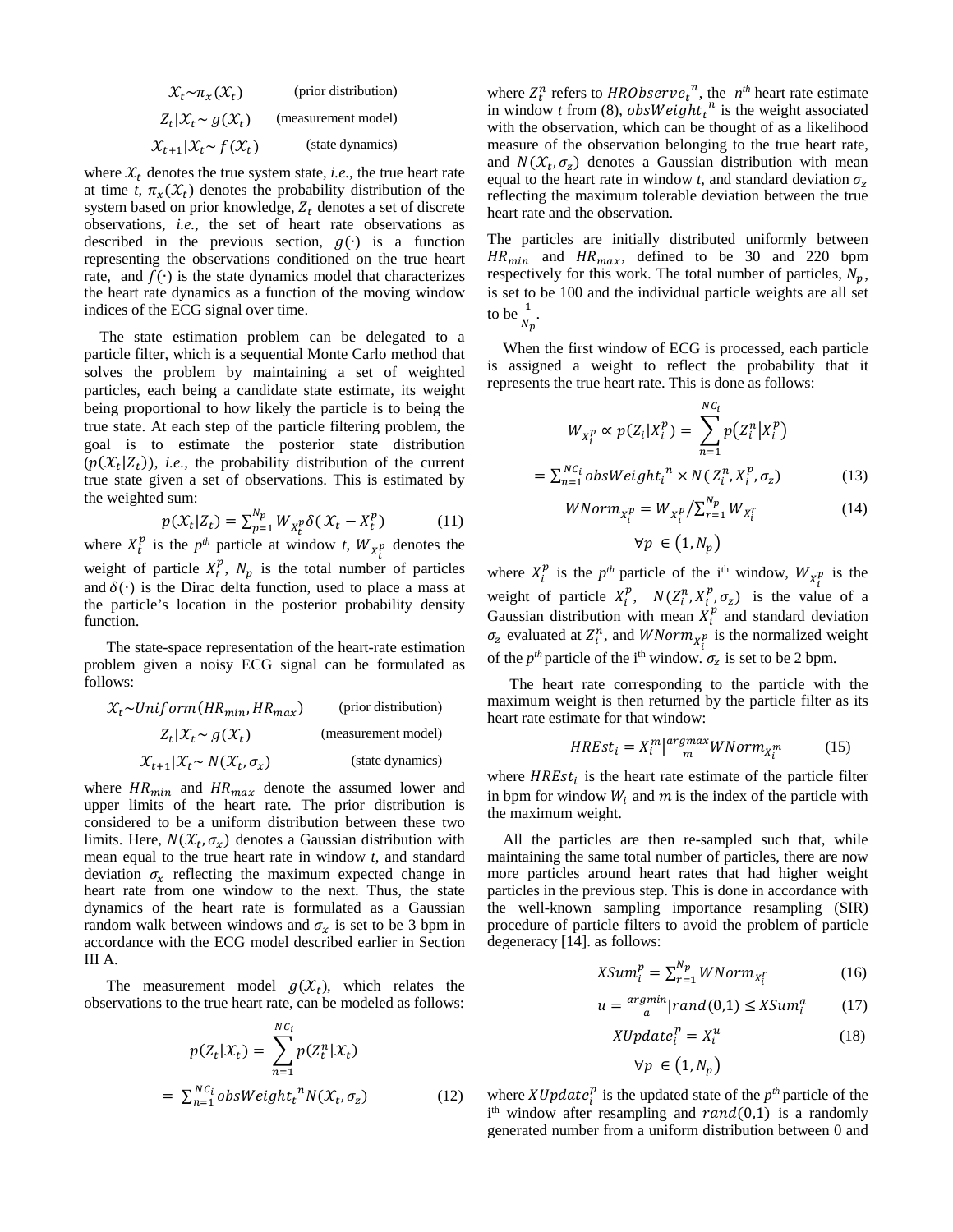1. In the new distribution of particles, the weights are all reset to be equal.

While transitioning to the next window, all particles are propagated according to the state dynamics model as follows:

$$
X_{i+1}^{p} \sim p(X_{i+1}^{p}|X_{i}^{p})
$$
  
\n
$$
\sim N(XUpdate_{i}^{p}, \sigma_{x})
$$
  
\n
$$
= XUpdate_{p}^{i} + (\sigma_{x} \cdot randn)
$$
 (19)  
\n
$$
\forall p \in (1, N_{p})
$$

where randn is a randomly generated number from the standard normal distribution and  $\sigma_x$  is the heart rate deviation limit defined earlier.

This is done to ensure that the particles reflect the changing state of the true heart rate and do not stagnate on values converged on previously. The entire process is repeated with the next window of ECG on this new distribution of particles.

# IV. EXPERIMENTS AND RESULTS

## *A. ECG Database*

The ECG data is taken from the MIT-BIH Arrhythmia Database and the corresponding noise is taken from the MIT-BIH Noise Stress Test Database [15, 16]. The noise data includes electrode motion artifacts and the database itself provides techniques to reliably add known amounts of this noise to the corresponding clean ECG data. In order to ensure that the various SNR levels are meaningful with respect to heart rate detection, the database defines signal power in terms of the QRS amplitude and the noise power is measured in a frequency weighted manner.

For this work, we considered only those subjects whose ECG streams allowed for relatively simple R-peak detection for clean data. In other words, subjects exhibiting frequent ventricular ectopies or highly elevated T-segments were considered out of the scope of this initial study. With this criteria, we picked 7 subjects from the database; namely Subjects 103, 112, 115, 117, 122, 123 and 230.

In this work, we evaluate the proposed particle filter on ECG signals with SNR levels ranging from 6dB to -6dB. The criterion for evaluation of performance is the error with respect to the true heart rate which was obtained using a simple peak detection algorithm on the clean ECG signal.

For the 'findpeaks' function, the parameter minAmp was set to be 40% of the maximum amplitude of the corresponding clean signal, and minTime was set to be about 270ms, corresponding to a heart rate of about 220 bpm which we consider to be the maximum in this target application.

# *B. Heart Rate Estimation Results*

The signals were first high-pass filtered in MATLAB above 0.5Hz to remove the baseline wander. Each subject's data consisted of a continuous ECG stream of about 30 minutes. The first 5 minutes was clean, followed by alternating 2-minute segments of continuously noisy data (at the defined SNR level) and 2-minute segments of continuously clean data. This entire stream was processed by

the particle filter, with the heart rate reported for each 4 second window.

Table I shows the overall heart rate estimation error of the particle filter, averaged over all time for each subject, as well as averaged over all 7 subjects, for the various SNR levels. Since there is some randomness associated with the distribution of particles in each step, the results are slightly different for every run of the filter on the same data. Therefore, the particle filter error numbers below are the result of averaging after 5 such runs on each dataset. Also listed in the table is the error from using the 'CWT Findpeaks' estimate, which entails calculating the heart rate from the peaks returned by the findpeaks function after the wavelet transform. This gives us a measure of the system performance if it relied only on the time-series observation mechanism and not the particle filter that follows.

TABLE I. MEAN ABSOLUTE HEART RATE ESTIMATION ERROR

| <b>SNR</b> | <b>Particle Filter error</b><br>(bpm) | <b>CWT Findpeaks</b><br>error (bpm) |
|------------|---------------------------------------|-------------------------------------|
| 6dB        | 1.402                                 | 12.475                              |
| 3dB        | 2.169                                 | 17.613                              |
| 0dB        | 3.461                                 | 21.798                              |
| $-3dB$     | 4.442                                 | 24.742                              |
| -64R       | 5 044                                 | 27.572                              |

#### *C. Discussion of Results*

As can be seen from the results of Table I, the particle filter exhibits competitive performance even for SNR as low as -6dB and it compares favorably to relying on wavelet transform based peak detection.



Figure 3 - Particle filter tracking compared to CWT Findpeaks method

Figure 3 shows the tracking performance of the particle filter over 4 minutes for Subject 115's ECG stream. The first 2 minutes are clean followed by 2 minutes of noisy data with 0dB SNR. We can see that while the CWT findpeaks method tracks perfectly during the clean sections, it drastically overestimates due to its inability to distinguish the false positives caused by motion artifacts in the latter half of the data. The particle filter estimate on the other hand, remains relatively stable and accurate in its estimate.

While these results are promising, there are some limitations with the current approach. Firstly, while the standard deviation based weighting scheme brings the advantage of an intuitive mechanism for this initial study, it may be too simplistic for extremely noisy sections. Secondly, the method of examining every combination of